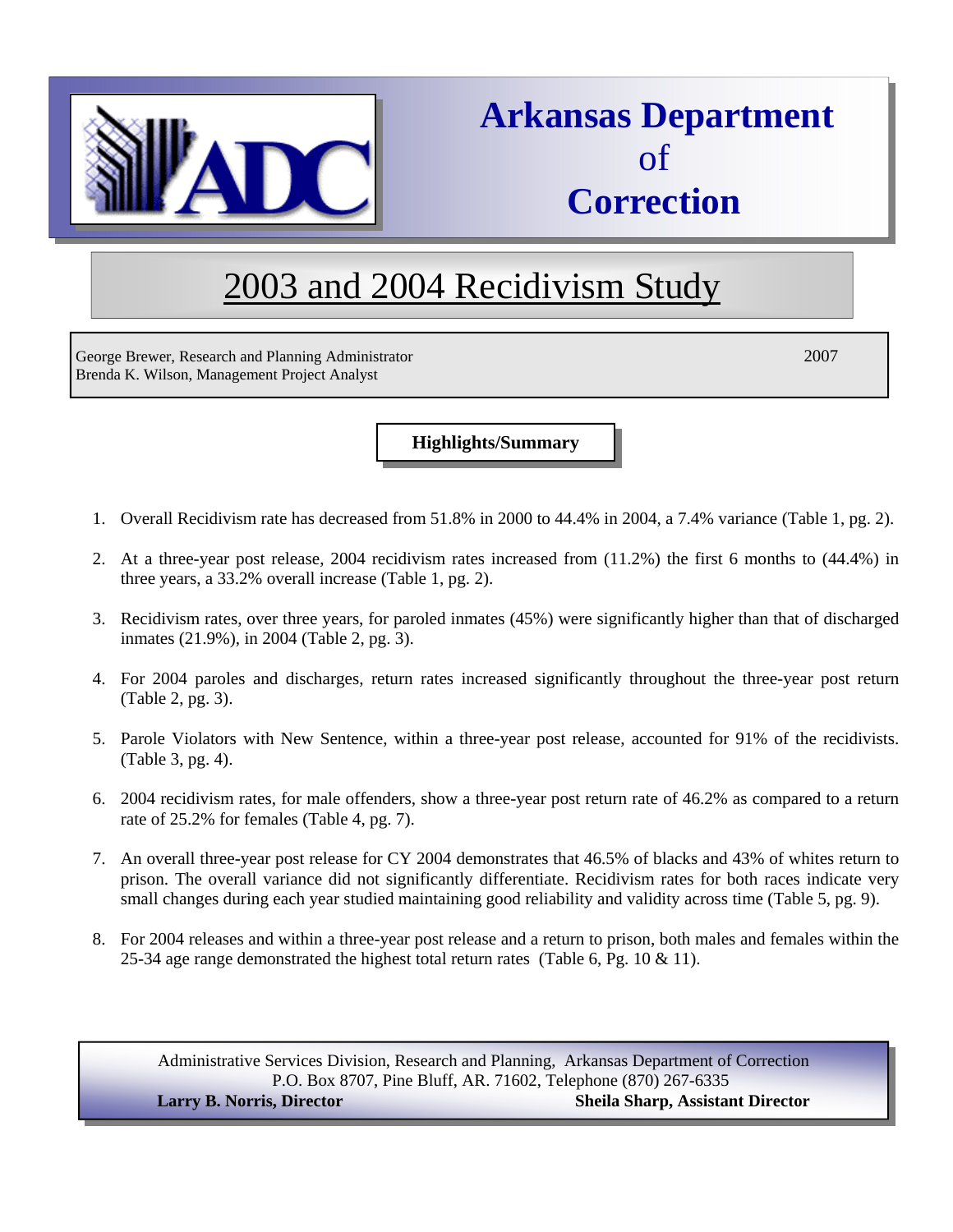#### *Arkansas' Recidivism Study (Addendum)*

The **2003** and **2004** recidivism research is an addendum to the original 1997-1999 study produced in 2003 and the 2000 addendum produced in 2004 and the 2001 addendum produced in 2005 and the 2002 addendum produced in 2006. This addendum was prepared by the Arkansas Department of Correction's Research and Planning Division. The addendum reviews the return rates of inmates released from custody in **CY2003** and **CY2004**, as compared to prior years. The data for this research was obtained from the ADC electronic Offender Management Information System (eOMIS). If an individual was released **January 1, 2003** through **December 31, 2003**, and **January 1, 2004** through **December 31, 2004,** respectively, the data provided reflects returns for a full three-year post release. All charts and tables reflect a three-year post release review and utilized strictly for clarity and ease to the reader.

The study is categorized into return rates of six (6) months, one (1) year, and three (3) years, respectively. As with the 2002 addendum regarding a three-year post release of inmates produced in 2006, the ADC Research and Planning Section will continue to study, track and update trends in release/return rates annually.

#### *Overall Recidivism Rates*

As demonstrated, table one (1) and figure one (1) show the overall ADC **2004** recidivism rates. The post-release period consists of six months, one-year, and three years, from **1997** through **2004**. In **2003**, there were a total of **6,135** inmates, and in **2004**, there were a total of **6244,** released from ADC (refer to table, year **2003** and **2004**). Within six months of release, **12.9%** for **2003**and **11.2%** for **2004,** returned to prison. Within one year of release, **25.9%** for **2003,** and **22.1%** for **2004**, returned and within three years there was an overall of **47.4%** for **2003 and 44.4%** for **2004** returned to prison. **ADC is experiencing an approximate 49.4% average return rate of inmates released from prison.**

*\* In all tables, the "number of releases", are the number of unduplicated releases in a given year used to generate recidivism rates. Table and Figure 1 do not specify the type of return. They demonstrate an overall return rate, regardless of reason.* 

|                 | Table 1                                          |                                     |                                         |                         |                         |                          |                          |                           |  |  |
|-----------------|--------------------------------------------------|-------------------------------------|-----------------------------------------|-------------------------|-------------------------|--------------------------|--------------------------|---------------------------|--|--|
|                 | <b>Overall Recidivism Rates</b>                  |                                     |                                         |                         |                         |                          |                          |                           |  |  |
| Release<br>Year | <b>Total</b><br><b>Number</b><br><b>Releases</b> | $\%$<br>Returned<br><b>6 Months</b> | #<br><b>Returned</b><br><b>6 Months</b> | %<br>Returned<br>1 Year | #<br>Returned<br>1 Year | %<br>Returned<br>3 Years | #<br>Returned<br>3 Years | Total %<br><b>Returns</b> |  |  |
| 1997            | 4668                                             | 15.4%                               | 721                                     | 29.9%                   | 1394                    | 49.0%                    | 2289                     | 49.0%                     |  |  |
| 1998            | 5434                                             | 16.5%                               | 898                                     | 31.2%                   | 1694                    | 52.0%                    | 2825                     | 50.7%                     |  |  |
| 1999            | 5330                                             | 15.6%                               | 832                                     | 30.6%                   | 1629                    | 51.4%                    | 2738                     | 51.4%                     |  |  |
| 2000            | 5872                                             | 14.2%                               | 834                                     | 29.0%                   | 1701                    | 51.8%                    | 3040                     | 51.8%                     |  |  |
| 2001            | 5962                                             | 15.9%                               | 948                                     | 29.7%                   | 1771                    | 51.4%                    | 3066                     | 51.4%                     |  |  |
| 2002            | 6015                                             | 15.1%                               | 911                                     | 28.5%                   | 1716                    | 49.4%                    | 2969                     | 49.4%                     |  |  |
| 2003            | 6135                                             | 12.9%                               | 792                                     | 25.9%                   | 1586                    | 47.4%                    | 2905                     | 47.4%                     |  |  |
| 2004            | 6244                                             | 11.2%                               | 698                                     | 22.1%                   | 1377                    | 44.4%                    | 2772                     | 44.4%                     |  |  |
| <b>Averages</b> | 5708                                             | 14.6%                               | 829                                     | 28.3%                   | 1609                    | 49.6%                    | 2826                     | 49.4%                     |  |  |

**Table 1 Table**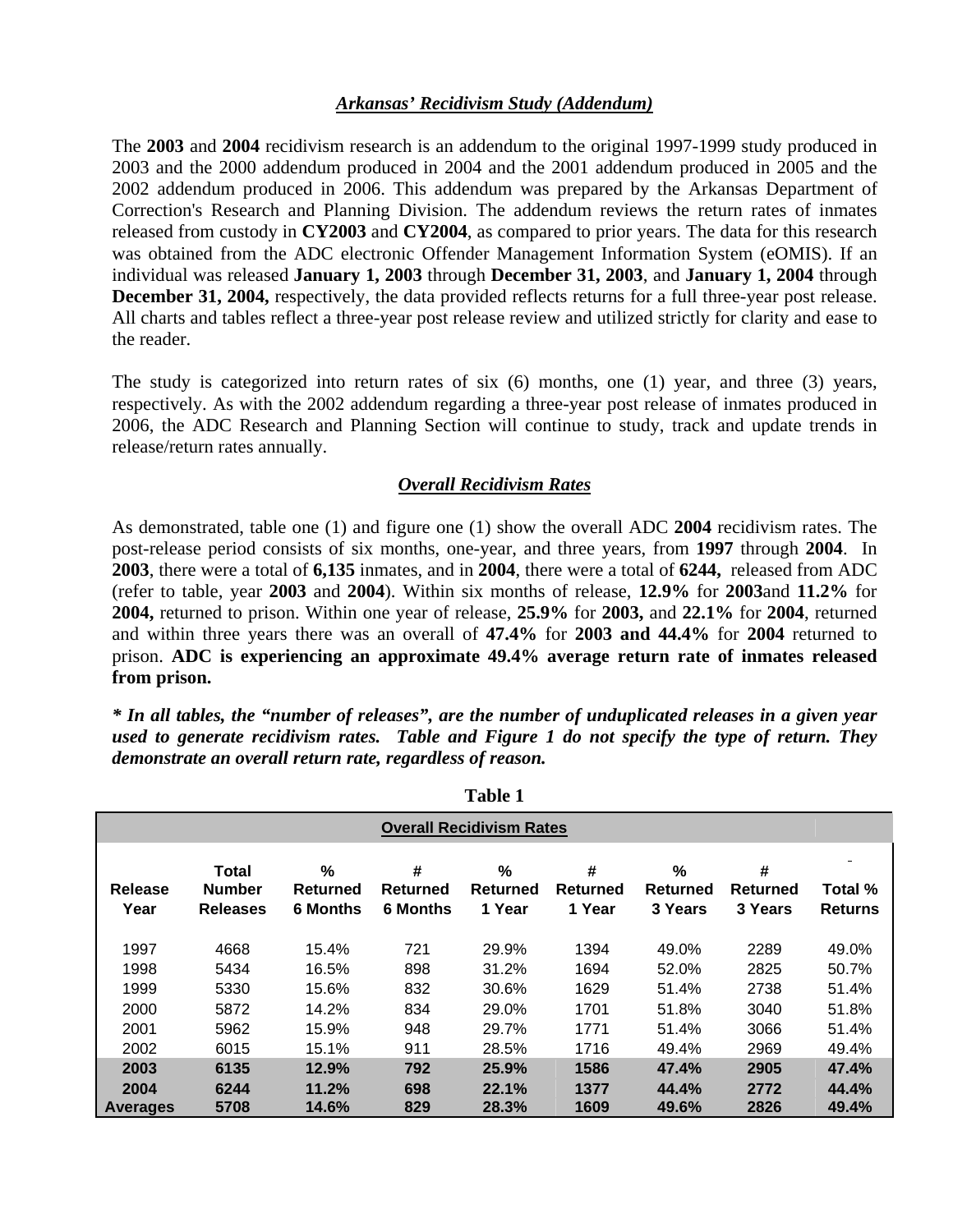

### **Figure 1**

## *Recidivism Rates: Release Type*

Table two (2) demonstrates recidivism rate by type of release. ADC releases inmates by parole with supervision, which is granted by the Parole Board or by discharge (max flat of sentence). In **2003** and **2004**, there were **5,958** inmates and **6,075** inmates, respectively**,** released by regular parole and **177**  inmates and **169** inmates, respectively, discharged. Results indicate that within six months of release in **2003**, **788 or 13.2%** and in **2004**, **693** or **11.4%** inmates released returned as a result of parole violation, while only **4** or **2.3%** in **2003 and 5** or **3.0%** in **2004,** of inmates discharged returned with a new sentence. Total returns of parole releases from ADC demonstrate a **48%** in **2003** and a **45.0%** in **2004** recidivism rates, while discharges show a **24.3%** return rate in **2003** and a **21.9%** in **2004.**

|                      | <b>Recidivism Rates By Type of Release</b> |                 |                |                |                |                |                |                |  |  |  |
|----------------------|--------------------------------------------|-----------------|----------------|----------------|----------------|----------------|----------------|----------------|--|--|--|
|                      |                                            |                 |                |                |                |                |                |                |  |  |  |
| Year                 | Type of                                    | <b>Total</b>    | 6 Mths         | %              | 1 Year         | %              | 3 Years        | %              |  |  |  |
|                      | <b>Release</b>                             | <b>Releases</b> | <b>Returns</b> | <b>Returns</b> | <b>Returns</b> | <b>Returns</b> | <b>Returns</b> | <b>Returns</b> |  |  |  |
| 1997                 | Paroled - Regular                          | 3964            | 693            | 17.5%          | 1316           | 33.2%          | 2129           | 53.7%          |  |  |  |
|                      | Discharge                                  | 692             | 28             | 4.0%           | 77             | 11.1%          | 204            | 29.5%          |  |  |  |
| 1998                 | Paroled - Regular                          | 4798            | 870            | 18.1%          | 1557           | 32.5%          | 2596           | 54.1%          |  |  |  |
|                      | Discharge                                  | 624             | 27             | 4.3%           | 65             | 10.4%          | 156            | 25.0%          |  |  |  |
| 1999                 | Paroled - Regular                          | 4677            | 803            | 17.2%          | 1557           | 33.3%          | 2553           | 54.6%          |  |  |  |
|                      | Discharge                                  | 643             | 28             | 4.4%           | 71             | 11.0%          | 184            | 28.6%          |  |  |  |
| 2000                 | Paroled - Regular                          | 5691            | 832            | 14.6%          | 1691           | 29.7%          | 3005           | 52.8%          |  |  |  |
|                      | Discharge                                  | 181             | $\overline{2}$ | 1.1%           | 10             | 5.5%           | 35             | 19.3%          |  |  |  |
| 2001                 | Paroled - Regular                          | 5778            | 947            | 16.4%          | 1762           | 30.5%          | 3042           | 52.6%          |  |  |  |
|                      | Discharge                                  | 184             | 1              | 0.5%           | 9              | 4.9%           | 24             | 13.0%          |  |  |  |
| 2002                 | Paroled - Regular                          | 5841            | 910            | 15.6%          | 1707           | 29.2%          | 2938           | 50.3%          |  |  |  |
|                      | Discharge                                  | 174             |                | 0.6%           | 9              | 5.2%           | 31             | 17.8%          |  |  |  |
| 2003                 | Paroled - Regular                          | 5958            | 788            | 13.2%          | 1577           | 26.5%          | 2861           | 48.0%          |  |  |  |
|                      | Discharge                                  | 177             | $\overline{4}$ | 2.3%           | 9              | 5.1%           | 43             | 24.3%          |  |  |  |
| 2004                 | Paroled - Regular                          | 6075            | 693            | 11.4%          | 1368           | 22.5%          | 2735           | 45.0%          |  |  |  |
|                      | Discharge                                  | 169             | 5              | 3.0%           | 9              | 5.3%           | 37             | 21.9%          |  |  |  |
| <b>Total Par Reg</b> |                                            | 36824           | 5074           | 13.8%          | 10958          | 29.8%          | 18998          | 51.6%          |  |  |  |
| <b>Total Disch</b>   |                                            | 2667            | 92             | 3.4%           | 250            | 9.4%           | 671            | 25.2%          |  |  |  |

**Table 2**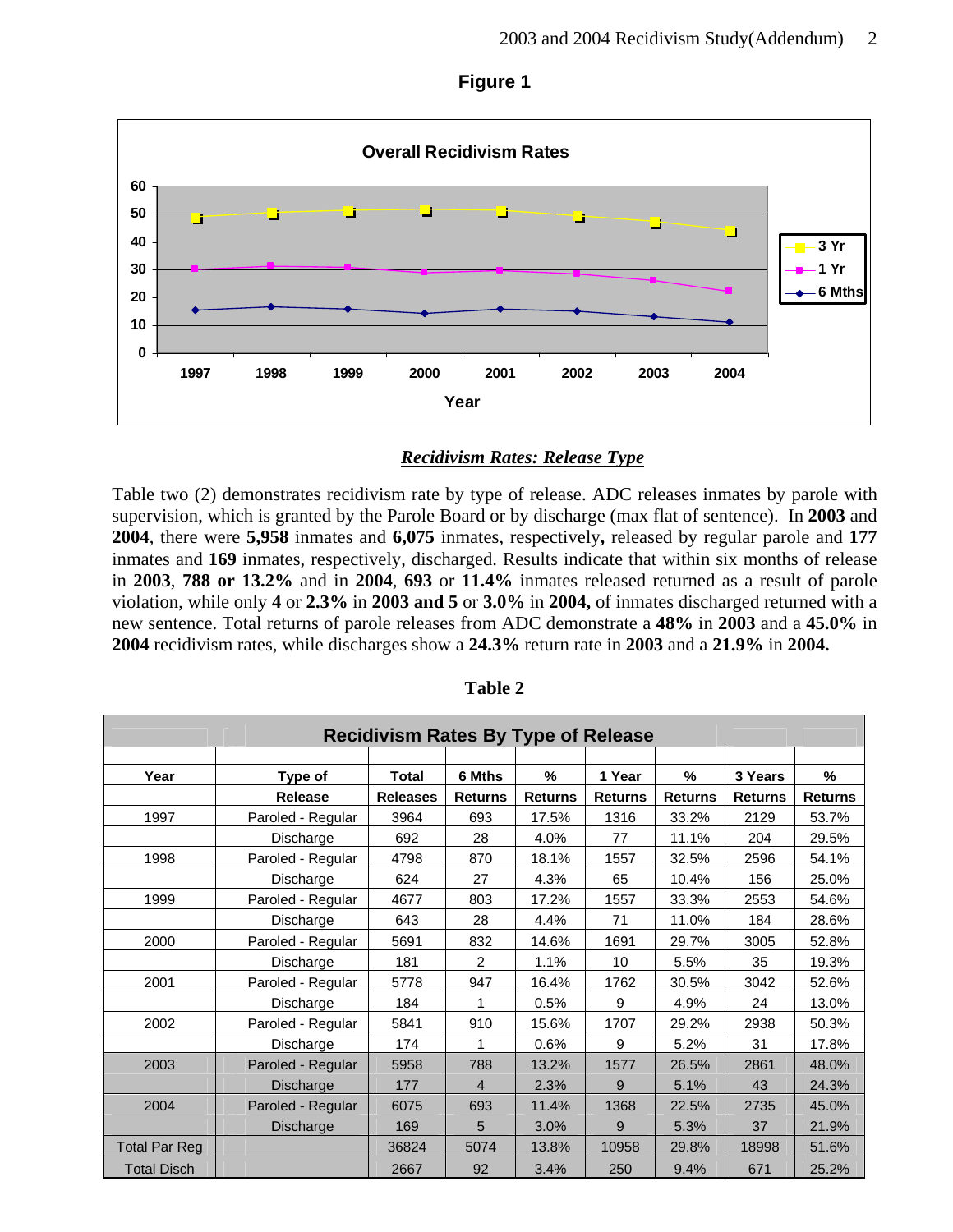#### *Recidivism Rates: (Return Types) Parolees and Discharges*

Table 3 and Figures (3, 3-1, 3-2, 3-3) show inmates that return to prison for parole violations with a new sentence(s), parole violators returning with a technical violation(s), and discharged (a reconvicted inmate) that returned to prison as a recommitment with a new sentence. Since the opening of the Technical Parole Violator Program, a return to prison for a technical violation while on parole has vastly decreased to no returns for releases of **2003** and **2004**, while a parole violation with a new sentence carries the majority of returns. **Even though a new conviction may also have a technical violation attached, the new conviction in most cases will supersede the technical violation making the new conviction the primary reason for return to prison.** In **2003** and **2004**, as reflected in Table 3 and Figure 3, within three years, **2,668 or 43.5%** and **2,535** or **40.6%, respectively,** of the parolees return to prison as a result of a parole violation with new sentence, **237 or 3.9%** and **237** or **3.8%,** respectively, of the discharged inmates returned as a result of a new charge and there were **zero (0)** returned as a result of a technical violation for both **2003** and **2004.** 

| Year  | <b>Total</b>             | Type of                  | 6 Mths         | $\%$           | 1 Year         | $\frac{9}{6}$  | 3 Years        | $\%$           |
|-------|--------------------------|--------------------------|----------------|----------------|----------------|----------------|----------------|----------------|
|       | <b>Releases</b>          | <b>Return</b>            | <b>Returns</b> | <b>Returns</b> | <b>Returns</b> | <b>Returns</b> | <b>Returns</b> | <b>Returns</b> |
|       |                          | <b>PV/New Sentence</b>   | 179            | 3.8%           | 326            | 6.9%           | 512            | 10.9%          |
| 1997  | 4668                     | PV/Technical             | 511            | 10.9%          | 976            | 20.9%          | 1453           | 31.1%          |
|       |                          | Discharge - Reconviction | 31             | 0.7%           | 92             | 2.0%           | 324            | 7.0%           |
|       |                          | <b>PV/New Sentence</b>   | 195            | 3.6%           | 378            | 7.0%           | 629            | 11.6%          |
| 1998  | 5434                     | PV/Technical             | 674            | 12.4%          | 1167           | 21.5%          | 1854           | 34.1%          |
|       |                          | Discharge - Reconviction | 29             | 0.5%           | 79             | 1.4%           | 272            | 5.0%           |
|       | <b>PV/New Sentence</b>   | 217                      | 4.1%           | 388            | 7.3%           | 616            | 11.6%          |                |
| 1999  | 5323                     | PV/Technical             | 581            | 10.9%          | 1156           | 21.7%          | 1848           | 34.7%          |
|       | Discharge - Reconviction | 30                       | 0.6%           | 81             | 1.6%           | 309            | 5.9%           |                |
|       | <b>PV/New Sentence</b>   | 196                      | 3.3%           | 424            | 7.2%           | 795            | 13.5%          |                |
| 2000  | 5872                     | PV/Technical             | 633            | 10.8%          | 1254           | 10.6%          | 2078           | 14.0%          |
|       |                          | Discharge - Reconviction | 5              | 0.1%           | 23             | 0.4%           | 167            | 2.9%           |
|       |                          | <b>PV/New Sentence</b>   | 283            | 4.7%           | 540            | 9.1%           | 913            | 15.3%          |
| 2001  | 5962                     | PV/Technical             | 663            | 11.1%          | 1211           | 20.3%          | 1972           | 33.1%          |
|       |                          | Discharge - Reconviction | 2              | 0.0%           | 20             | 0.3%           | 181            | 3.0%           |
|       |                          | <b>PV/New Sentence</b>   | 793            | 13.2%          | 1516           | 25.2%          | 2549           | 42.4%          |
| 2002  | 6015                     | <b>PV/Technical</b>      | 113            | 1.9%           | 174            | 2.9%           | 215            | 3.6%           |
|       |                          | Discharge - Reconviction | 5              | 0.1%           | 26             | 0.4%           | 205            | 3.4%           |
|       |                          | <b>PV/New Sentence</b>   | 785            | 12.8%          | 1558           | 25.4%          | 2668           | 43.5%          |
| 2003  | 6135                     | Discharge - Reconviction | $\overline{7}$ | 0.1%           | 28             | 0.5%           | 237            | 3.9%           |
|       |                          | <b>PV/New Sentence</b>   | 686            | 11.0%          | 1341           | 21.5%          | 2535           | 40.6%          |
| 2004  | 6244                     | Discharge - Reconviction | 12             | 0.2%           | 36             | 0.6%           | 237            | 3.8%           |
| Total | 45653                    |                          | 6630           | 14.5%          | 12794          | 28.0%          | 22569          | 49.4%          |

**Table 3** 

**Recidivism Of Parolees And Discharges**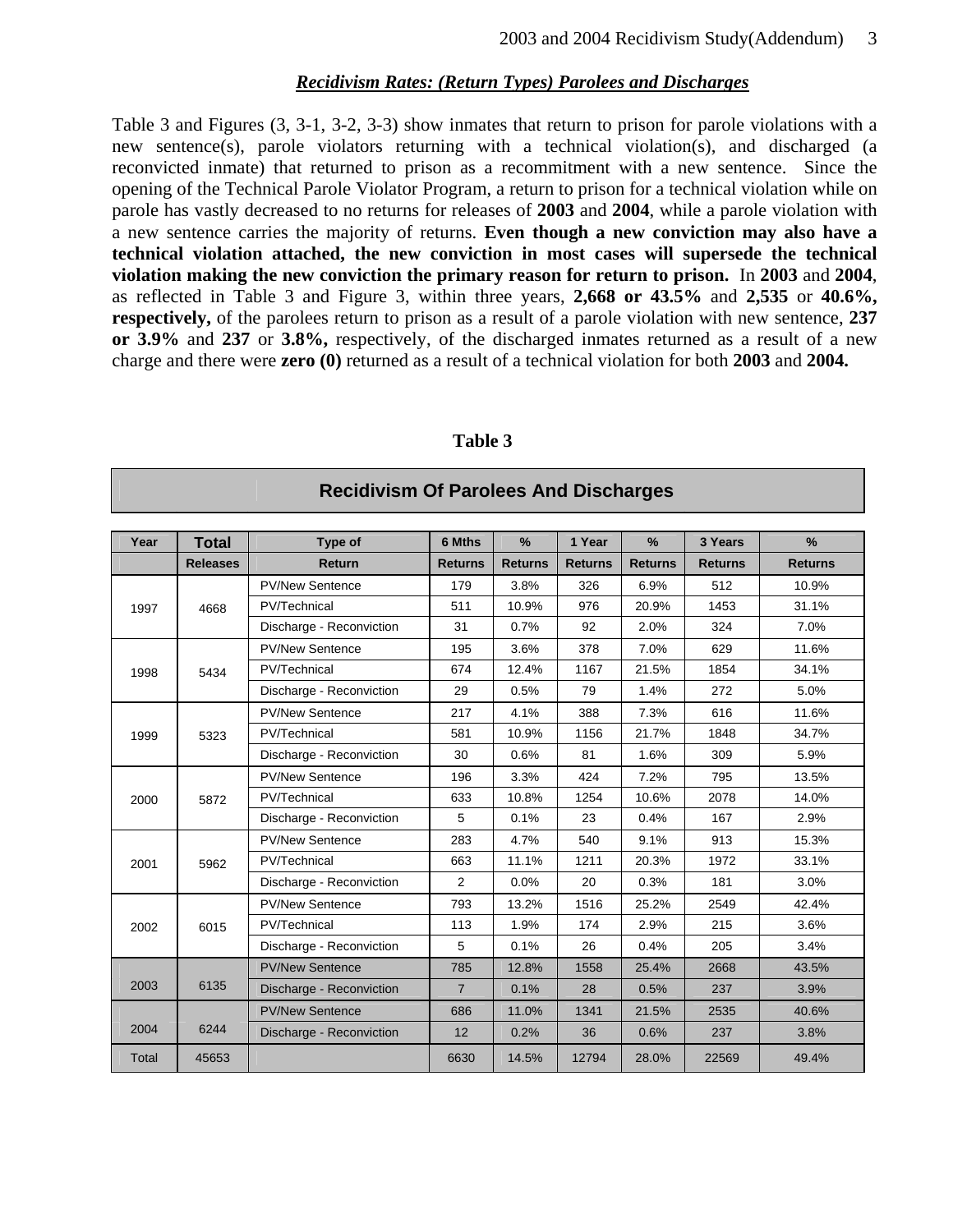

**Figure 3-1**



**Figure 3-2**

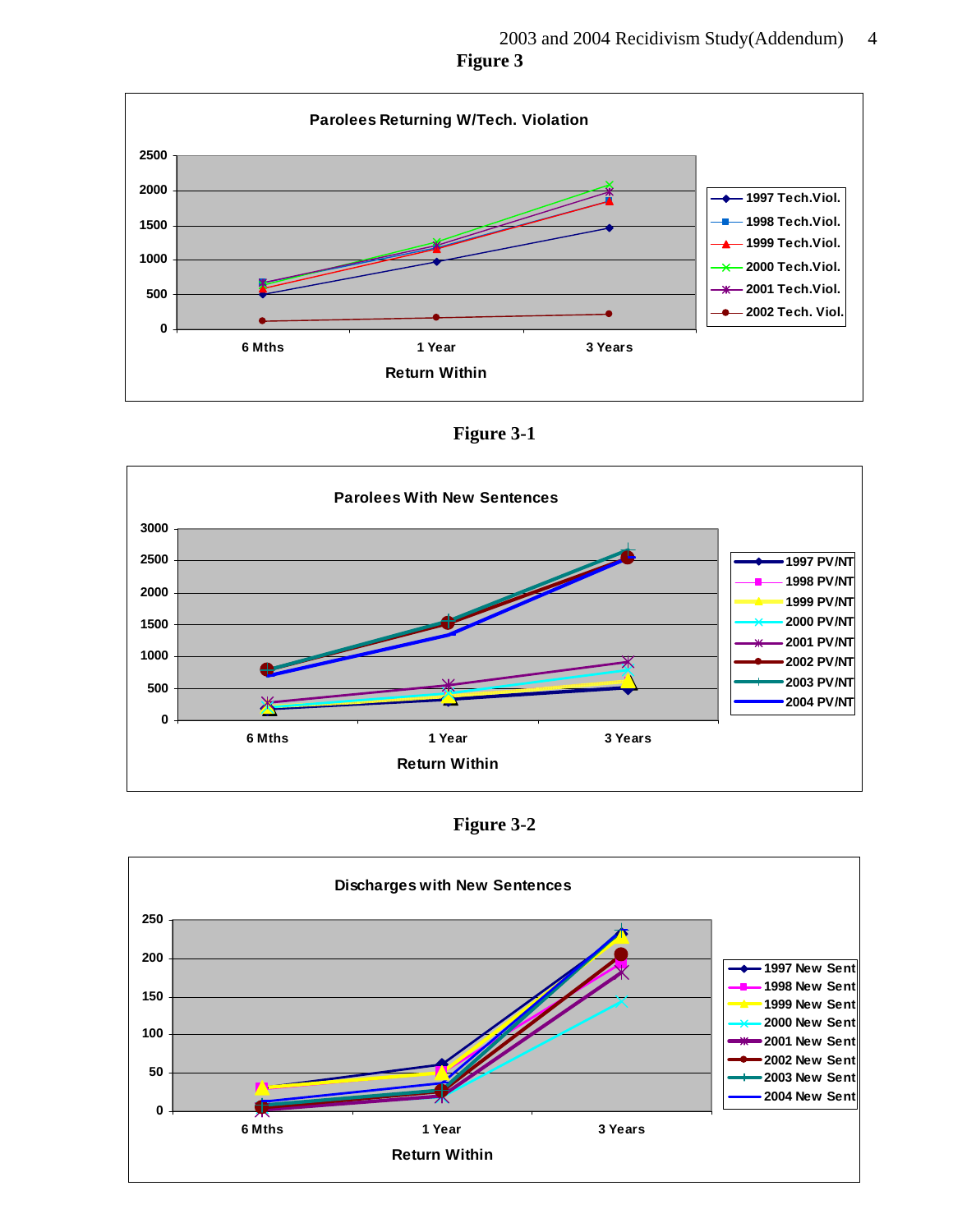



**Figure 3-4** 



#### *Recidivism Rates: Gender*

Table 4 and Figures 4, 4-1, 4-2 exhibits recidivism rates by gender. In **2003** and **2004**, males increased in return rates over the three-year post release time frame. From six months to one-year, data demonstrated a fairly constant return rate for both males and females; however, by the end of the third year there was a significant increase in males returning to prison. Within each consecutive year, the overall return rate for males increased from **1997** to **2001**, while **2001** to **2004** reflects a **6.4 % decrease** in overall recidivism rates.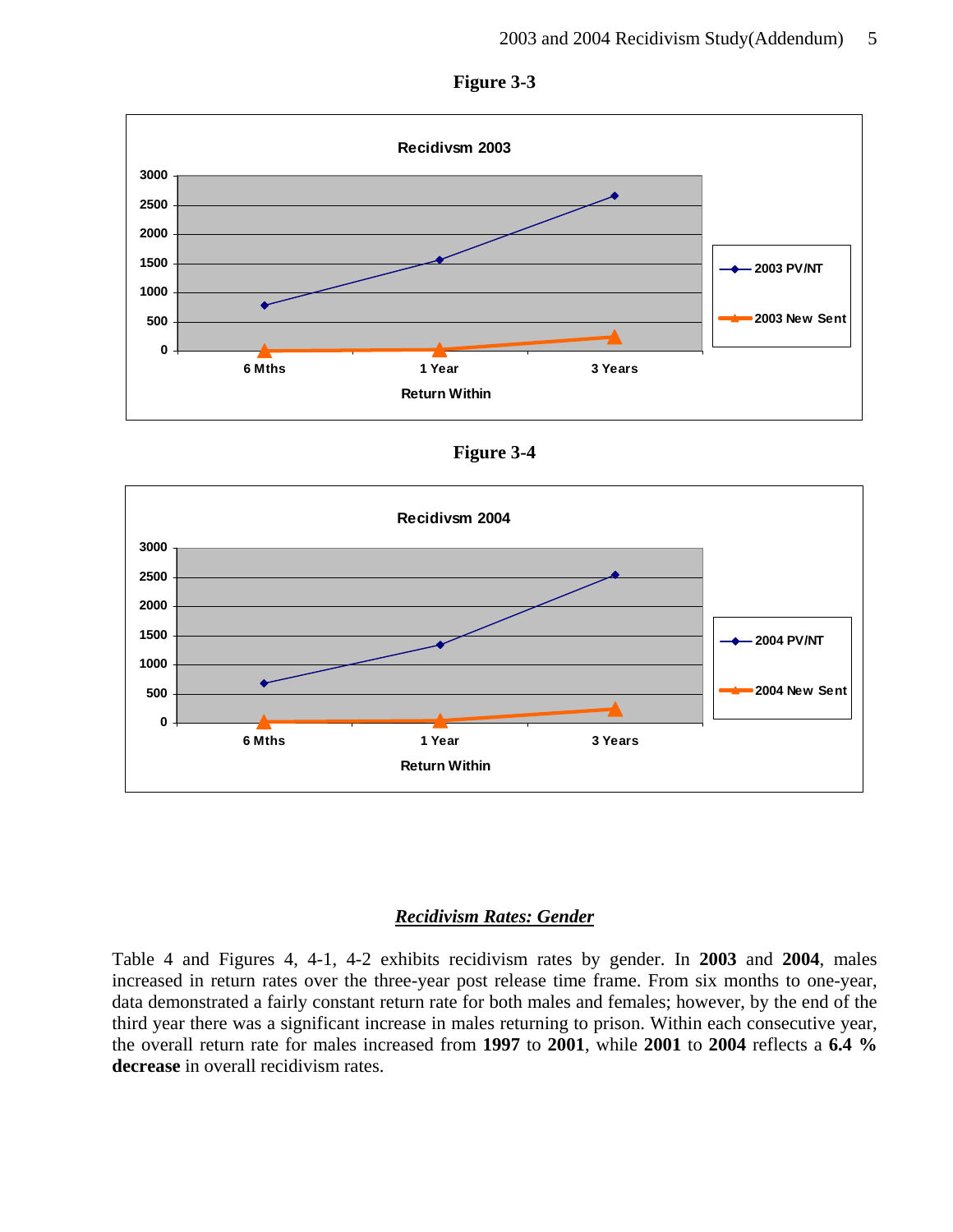|      |        |                 |               | <b>Recidivism Rates By Gender</b> |                |                |                |                |                      |
|------|--------|-----------------|---------------|-----------------------------------|----------------|----------------|----------------|----------------|----------------------|
| Year | Gender | <b>Total</b>    | 6 month       | $\frac{9}{6}$                     | 1 Year         | %              | 3 Years        | Total %        | <b>Total Inmates</b> |
|      |        | <b>Releases</b> | <b>Return</b> | <b>Returns</b>                    | <b>Returns</b> | <b>Returns</b> | <b>Returns</b> | <b>Returns</b> | <b>Not Returning</b> |
| 1997 | Female | 439             | 38            | 8.7%                              | 94             | 21.4%          | 162            | 36.9%          | 277                  |
|      | Male   | 4229            | 683           | 16.2%                             | 1300           | 30.7%          | 2127           | 50.3%          | 2102                 |
| 1998 | Female | 512             | 75            | 14.6%                             | 123            | 24.0%          | 227            | 44.3%          | 285                  |
|      | Male   | 4922            | 823           | 16.7%                             | 1501           | 30.5%          | 2528           | 51.4%          | 2394                 |
| 1999 | Female | 545             | 58            | 10.6%                             | 115            | 21.1%          | 206            | 37.8%          | 339                  |
|      | Male   | 4785            | 774           | 16.2%                             | 1514           | 31.6%          | 2532           | 52.9%          | 2253                 |
| 2000 | Female | 652             | 75            | 11.5%                             | 158            | 24.2%          | 264            | 40.5%          | 388                  |
|      | Male   | 5220            | 759           | 14.5%                             | 1543           | 29.6%          | 2766           | 53.0%          | 2454                 |
| 2001 | Female | 625             | 81            | 13.0%                             | 140            | 22.4%          | 260            | 41.6%          | 365                  |
|      | Male   | 5337            | 867           | 16.2%                             | 1631           | 30.6%          | 2806           | 52.6%          | 2531                 |
| 2002 | Female | 594             | 67            | 11.3%                             | 134            | 22.6%          | 242            | 40.7%          | 320                  |
|      | Male   | 5421            | 844           | 15.6%                             | 1582           | 29.2%          | 2727           | 50.3%          | 2426                 |
| 2003 | Female | 616             | 54            | 8.8%                              | 111            | 18.0%          | 215            | 34.9%          | 401                  |
|      | Male   | 5519            | 738           | 13.4%                             | 1475           | 26.7%          | 2690           | 48.7%          | 2829                 |
| 2004 | Female | 551             | 31            | 5.6%                              | 56             | 10.2%          | 139            | 25.2%          | 413                  |
|      | Male   | 5693            | 667           | 11.7%                             | 1321           | 23.2%          | 2633           | 46.2%          | 3060                 |

 2003 and 2004 Recidivism Study(Addendum) 6 **Table 4** 

**Figure 4** 

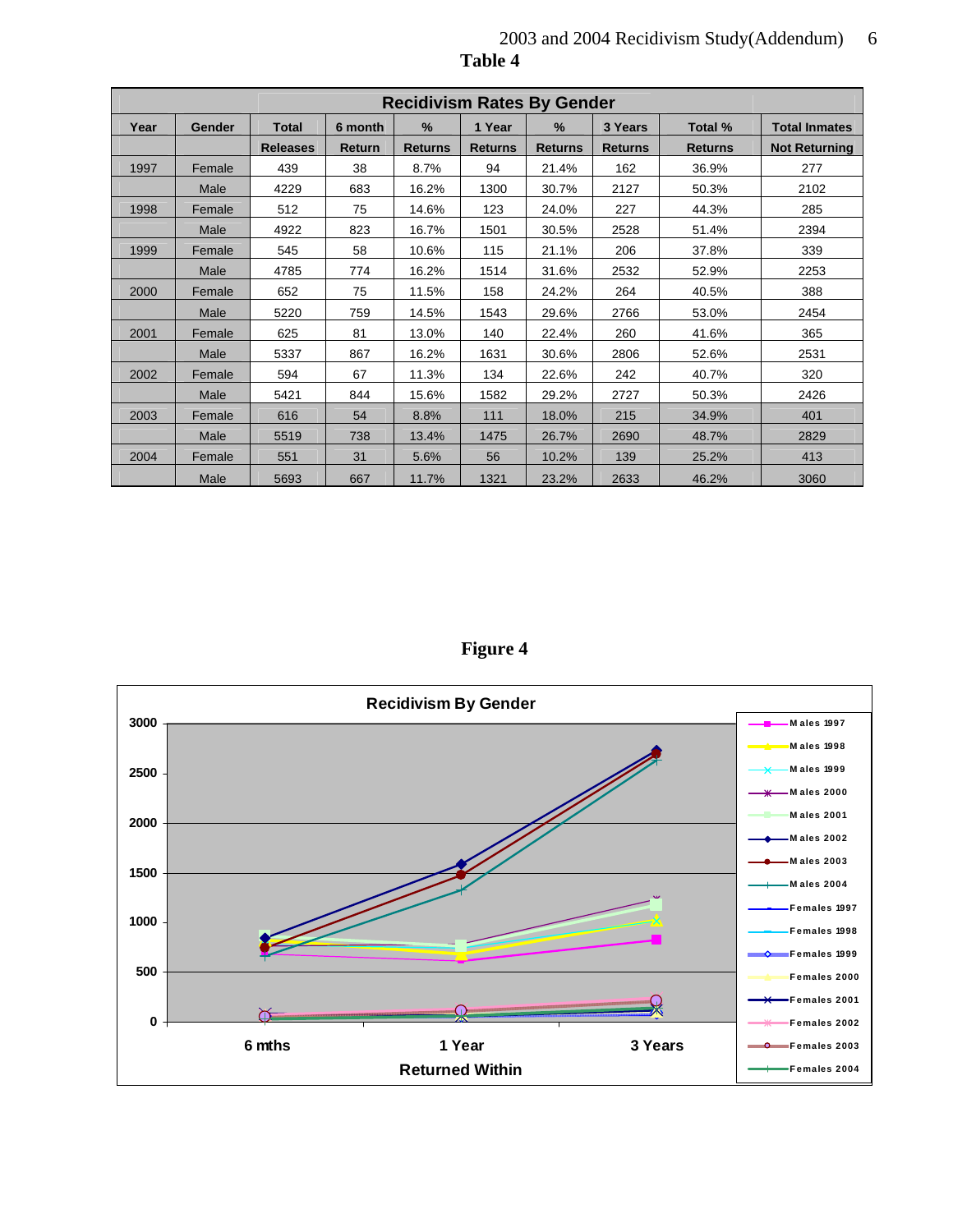

**Figure 4-1** 

**Figure 4-2** 



#### *Recidivism Rates: Race*

Recidivism rates were generated by race for **CY2003** and **CY2004,** respectively, and incorporated time frames of six (6) months, one-year, and three-years. Recidivism rates were based on three areas of ethnic diversity. Within the ADC, the population primarily consists of Caucasian and African-American racial designation, while only a small percentage consists of Hispanic and other. For this report, the Hispanic category consists of Cuban and Mexican racial designations, and the other category incorporates both Asian and Native American. The **2003** and **2004** recidivism addendum study incorporates Caucasian, African-American, Hispanic, and other racial designations to demonstrate recidivism rates by race as provided in Table 5. In **2003**, **3,304** and in **2004, 3,450** Caucasian inmates were released. Within six (6) months, **467 or 14.1%** and **432** or **12.5%**, respectively, returned to prison. Within one (1) year, **883** or **26.7%** and **786** or **22.8%,** respectively, returned and within three (3) years, **1,531** or **46.3%** and **1,483** or **43.0%,** respectively, returned to prison. For **CY2003** and **CY2004**, African-American inmates have a slightly higher recidivism rate **(48.7% vs. 46.3%)** and **(46.5% vs. 43.0%),** respectively, than their Caucasian counterparts (see table 5).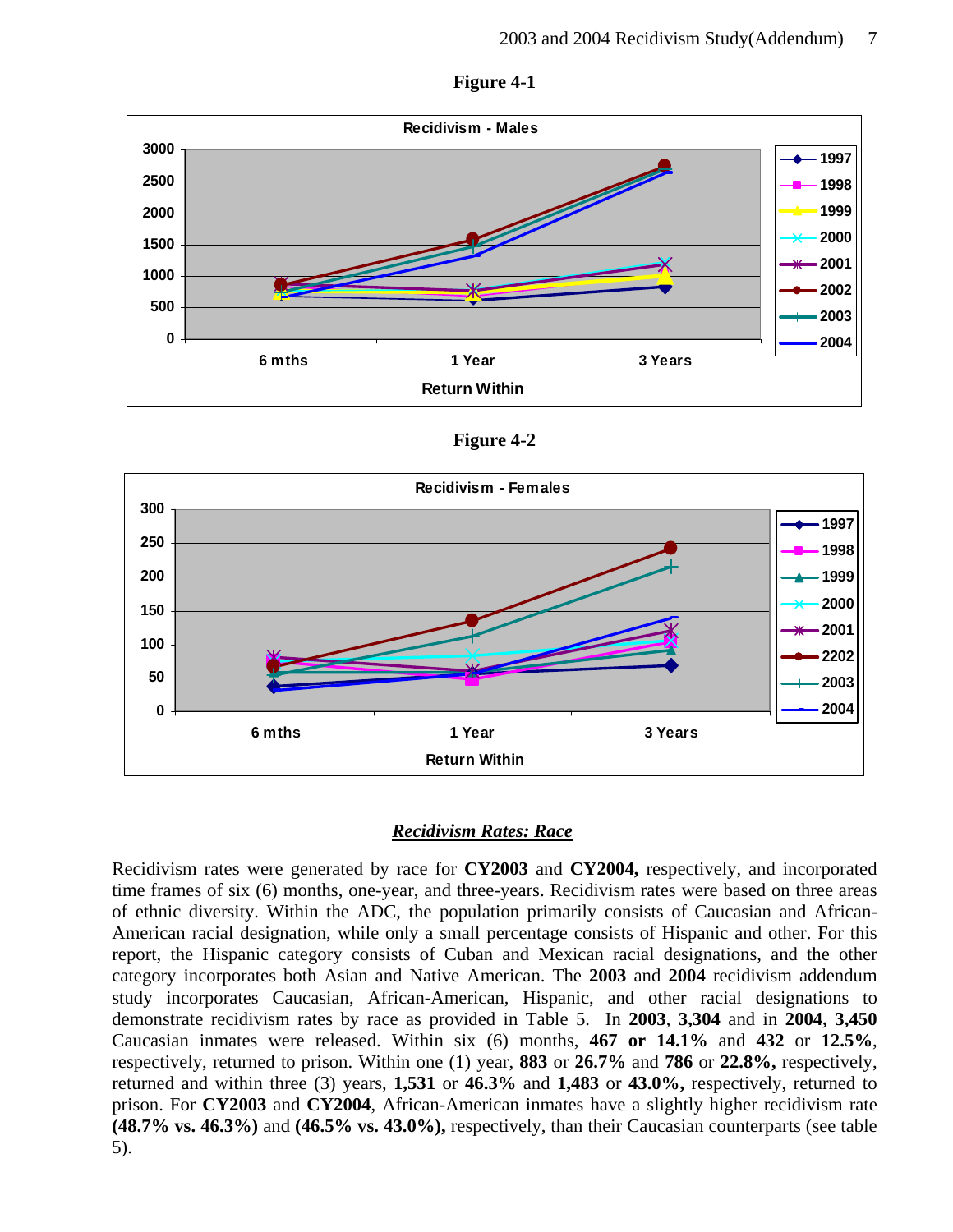|      | 2004 Recidivism Rates By Race |                 |                |                |                |                |                |                |  |  |
|------|-------------------------------|-----------------|----------------|----------------|----------------|----------------|----------------|----------------|--|--|
| Year | Race                          | <b>Total</b>    | 6 Month        | %              | 1 Year         | $\%$           | 3 Years        | $\%$           |  |  |
|      |                               | <b>Releases</b> | <b>Returns</b> | <b>Returns</b> | <b>Returns</b> | <b>Returns</b> | <b>Returns</b> | <b>Returns</b> |  |  |
| 1997 | <b>Black</b>                  | 2420            | 413            | 17.1%          | 795            | 32.9%          | 1268           | 52.4%          |  |  |
| 1997 | Hispanic                      | 29              | $\overline{2}$ | 6.9%           | $\overline{4}$ | 13.8%          | $\overline{7}$ | 24.1%          |  |  |
| 1997 | Other                         | 16              | 0              | 0.0%           | 0              | 0.0%           | 2              | 12.5%          |  |  |
| 1997 | White                         | 2202            | 306            | 13.9%          | 595            | 27.0%          | 1013           | 46.0%          |  |  |
| 1998 | <b>Black</b>                  | 2685            | 481            | 17.9%          | 877            | 32.7%          | 1463           | 54.5%          |  |  |
| 1998 | Hispanic                      | 25              | 5              | 20.0%          | $\overline{7}$ | 28.0%          | $\bf8$         | 32.0%          |  |  |
| 1998 | Other                         | 18              | $\mathbf{1}$   | 5.6%           | $\overline{4}$ | 22.2%          | 9              | 50.0%          |  |  |
| 1998 | White                         | 2706            | 411            | 15.2%          | 737            | 27.2%          | 1275           | 47.1%          |  |  |
| 1999 | <b>Black</b>                  | 2541            | 414            | 16.3%          | 801            | 31.5%          | 1362           | 53.6%          |  |  |
| 1999 | Hispanic                      | 19              | 2              | 10.5%          | 3              | 15.8%          | 5              | 26.3%          |  |  |
| 1999 | Other                         | 13              | $\pmb{0}$      | 0.0%           | $\overline{2}$ | 15.4%          | 3              | 23.1%          |  |  |
| 1999 | White                         | 2757            | 416            | 15.1%          | 822            | 29.8%          | 1367           | 49.6%          |  |  |
| 2000 | <b>Black</b>                  | 2756            | 401            | 14.6%          | 817            | 29.6%          | 1512           | 54.9%          |  |  |
| 2000 | Hispanic                      | 66              | 6              | 9.1%           | 10             | 15.2%          | 16             | 24.2%          |  |  |
| 2000 | Other                         | 62              | $\overline{4}$ | 6.5%           | 5              | 8.1%           | 9              | 14.5%          |  |  |
| 2000 | White                         | 2988            | 423            | 14.2%          | 869            | 29.1%          | 1503           | 50.3%          |  |  |
| 2001 | <b>Black</b>                  | 2718            | 463            | 17.0%          | 839            | 30.9%          | 1476           | 54.3%          |  |  |
| 2001 | Hispanic                      | 64              | $\mathbf{3}$   | 4.7%           | 10             | 15.6%          | 18             | 28.1%          |  |  |
| 2001 | Other                         | 45              | 3              | 6.7%           | $\overline{4}$ | 8.9%           | 8              | 17.8%          |  |  |
| 2001 | White                         | 3135            | 479            | 15.3%          | 918            | 29.3%          | 1564           | 49.9%          |  |  |
| 2002 | <b>Black</b>                  | 2618            | 408            | 15.6%          | 741            | 28.3%          | 1335           | 51.0%          |  |  |
| 2002 | Hispanic                      | 75              | 5              | 6.7%           | 9              | 12.0%          | 13             | 17.3%          |  |  |
| 2002 | Other                         | 30              | $\mathbf 0$    | 0.0%           | 3              | 10.0%          | $\overline{7}$ | 23.3%          |  |  |
| 2002 | White                         | 3292            | 497            | 15.1%          | 962            | 29.2%          | 1613           | 49.0%          |  |  |
| 2003 | <b>Black</b>                  | 2768            | 321            | 11.6%          | 691            | 25.0%          | 1349           | 48.7%          |  |  |
| 2003 | Hispanic                      | 50              | $\overline{4}$ | 8.0%           | 11             | 22.0%          | 20             | 40.0%          |  |  |
| 2003 | Other                         | 13              | $\mathbf{0}$   | 0.0%           | $\mathbf{1}$   | 7.7%           | 5              | 38.5%          |  |  |
| 2003 | White                         | 3304            | 467            | 14.1%          | 883            | 26.7%          | 1531           | 46.3%          |  |  |
| 2004 | <b>Black</b>                  | 2711            | 255            | 9.4%           | 573            | 21.1%          | 1260           | 46.5%          |  |  |
| 2004 | Hispanic                      | 64              | 10             | 15.6%          | 14             | 21.9%          | 24             | 37.5%          |  |  |
| 2004 | Other                         | 19              | $\mathbf{1}$   | 5.3%           | $\overline{4}$ | 21.1%          | 5              | 26.3%          |  |  |
| 2004 | White                         | 3450            | 432            | 12.5%          | 786            | 22.8%          | 1483           | 43.0%          |  |  |

#### **Table 5**

### *Recidivism Rates: Age*

Age shows to be significantly related to recidivism within the ADC. An inmate's age at his/her last admission was significantly related to return to custody (See table 6). For males, this was fairly evident when reviewing age cohorts of **25-34** as primary, and **35-44** as secondary return age ranges. Females returning to prison also demonstrated increase returns in age ranges of **25-34** and **35-44** (See Figure 6).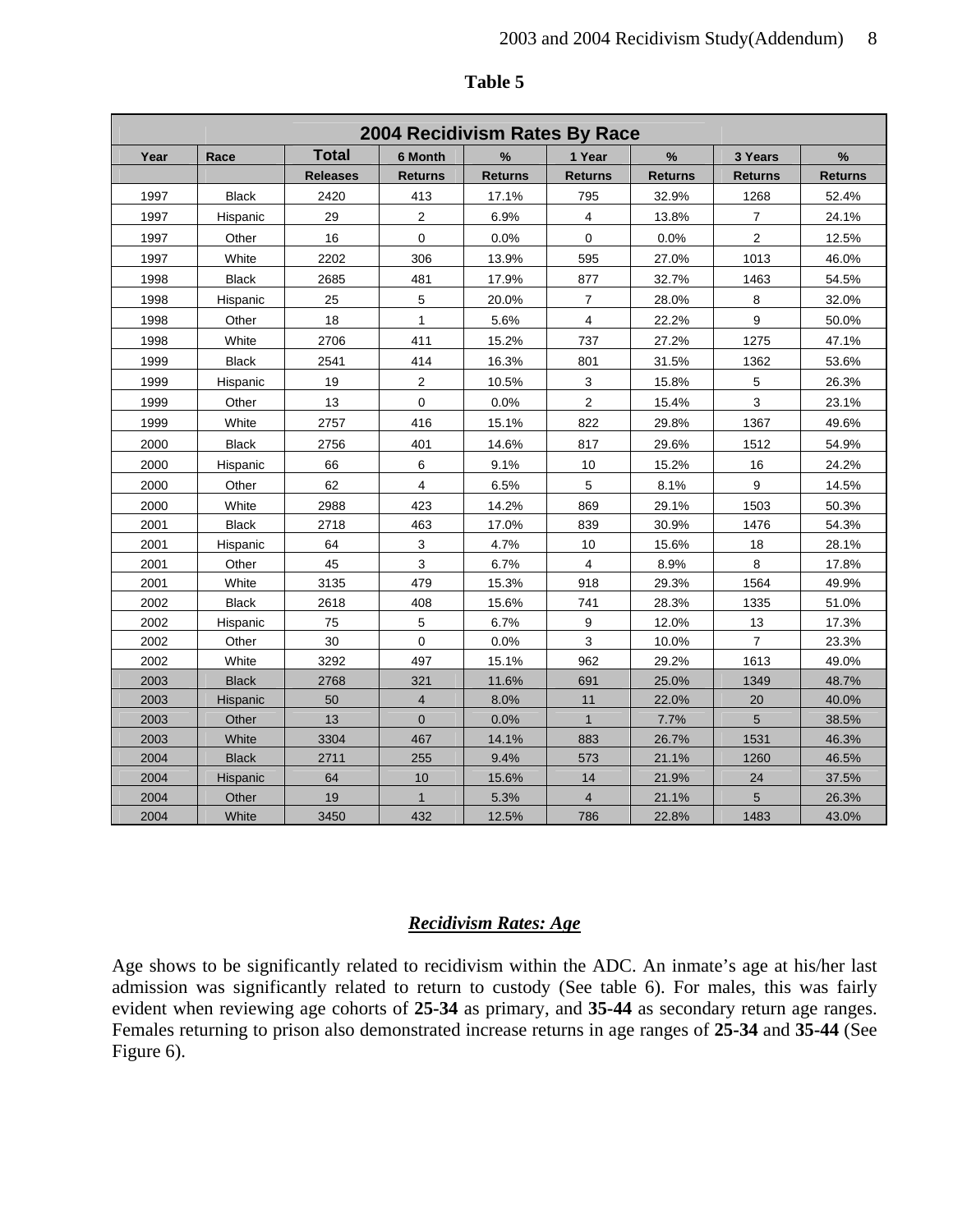| 2003 Recidivism by Age (males) |              |                                                 |                |                |                |  |  |  |  |
|--------------------------------|--------------|-------------------------------------------------|----------------|----------------|----------------|--|--|--|--|
| Gender                         | <b>AGE</b>   | <b>6 Months</b><br>1 Year<br>3 Years<br>Total % |                |                |                |  |  |  |  |
|                                |              | <b>Returns</b>                                  | <b>Returns</b> | <b>Returns</b> | <b>Returns</b> |  |  |  |  |
| <b>Male</b>                    | <=17         | 0                                               | 0              | 0              | $0.0\%$        |  |  |  |  |
|                                | $18 - 24$    | 176                                             | 340            | 629            | 23.4%          |  |  |  |  |
|                                | $25 - 34$    | 302                                             | 596            | 1064           | 39.6%          |  |  |  |  |
|                                | $35 - 44$    | 197                                             | 414            | 755            | 28.1%          |  |  |  |  |
|                                | 45 - 54      | 57                                              | 114            | 219            | 8.1%           |  |  |  |  |
|                                | $55 - 64$    | 5                                               | 9              | 19             | 0.7%           |  |  |  |  |
|                                | >=65         | 1                                               | $\overline{2}$ | 4              | 0.1%           |  |  |  |  |
|                                | <b>Total</b> | 738                                             | 1475           | 2690           | 100.0%         |  |  |  |  |

# **Table 6**

# **Table 6.1**

| 2003 Recidivism by Age (females) |              |                                   |                          |                           |                           |  |  |  |  |
|----------------------------------|--------------|-----------------------------------|--------------------------|---------------------------|---------------------------|--|--|--|--|
| Gender                           | <b>AGE</b>   | <b>6 Months</b><br><b>Returns</b> | 1 Year<br><b>Returns</b> | 3 Years<br><b>Returns</b> | Total %<br><b>Returns</b> |  |  |  |  |
| Female                           | $= 17$       | 0                                 | 0                        | 0                         | 0.0%                      |  |  |  |  |
|                                  | $18 - 24$    | 6                                 | 10                       | 18                        | 8.4%                      |  |  |  |  |
|                                  | $25 - 34$    | 27                                | 58                       | 108                       | 50.2%                     |  |  |  |  |
|                                  | $35 - 44$    | 14                                | 32                       | 71                        | 33.0%                     |  |  |  |  |
|                                  | 45 - 54      | 6                                 | 10                       | 17                        | 7.9%                      |  |  |  |  |
|                                  | $55 - 64$    | 1                                 |                          |                           | 0.5%                      |  |  |  |  |
|                                  | $>= 65$      | $\Omega$                          | $\Omega$                 | $\Omega$                  | 0.0%                      |  |  |  |  |
|                                  | <b>Total</b> | 54                                | 111                      | 215                       | 100.0%                    |  |  |  |  |

# **Table 6.2**

| 2004 Recidivism by Age (males) |              |                |                |                |                |  |  |  |  |
|--------------------------------|--------------|----------------|----------------|----------------|----------------|--|--|--|--|
| Gender                         | <b>AGE</b>   | 6 Months       | 1 Year         | 3 Years        | Total %        |  |  |  |  |
|                                |              | <b>Returns</b> | <b>Returns</b> | <b>Returns</b> | <b>Returns</b> |  |  |  |  |
| Male                           | <=17         |                | 2              | 3              | 0.1%           |  |  |  |  |
|                                | $18 - 24$    | 216            | 401            | 717            | 26.3%          |  |  |  |  |
|                                | $25 - 34$    | 330            | 633            | 1050           | 38.5%          |  |  |  |  |
|                                | $35 - 44$    | 245            | 451            | 764            | 28.0%          |  |  |  |  |
|                                | 45 - 54      | 50             | 90             | 181            | 6.6%           |  |  |  |  |
|                                | $55 - 64$    |                | 4              | 10             | 0.4%           |  |  |  |  |
|                                | $>= 65$      |                | 4              | 2              | 0.1%           |  |  |  |  |
|                                | <b>Total</b> | 844            | 1582           | 2727           | 100.0%         |  |  |  |  |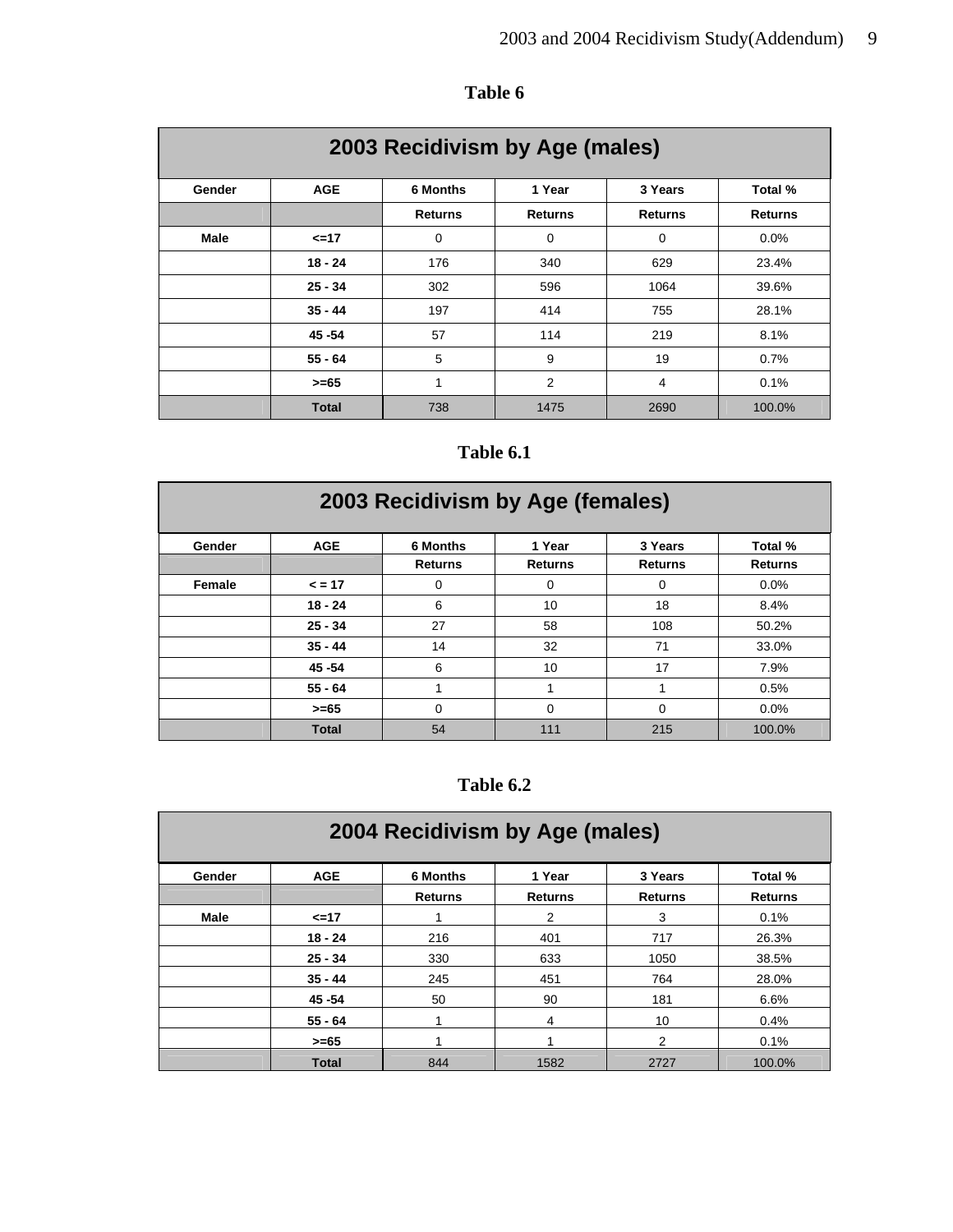| 2004 Recidivism by Age (females) |              |                                          |                |                |                |  |  |  |  |
|----------------------------------|--------------|------------------------------------------|----------------|----------------|----------------|--|--|--|--|
| Gender                           | <b>AGE</b>   | 6 Months<br>1 Year<br>3 Years<br>Total % |                |                |                |  |  |  |  |
|                                  |              | <b>Returns</b>                           | <b>Returns</b> | <b>Returns</b> | <b>Returns</b> |  |  |  |  |
| Female                           | $\leq$ = 17  | 0                                        | 0              | 1              | 0.4%           |  |  |  |  |
|                                  | $18 - 24$    | 8                                        | 18             | 29             | 12.0%          |  |  |  |  |
|                                  | $25 - 34$    | 26                                       | 52             | 106            | 43.8%          |  |  |  |  |
|                                  | $35 - 44$    | 29                                       | 54             | 91             | 37.6%          |  |  |  |  |
|                                  | 45 - 54      | 3                                        | 9              | 14             | 5.8%           |  |  |  |  |
|                                  | $55 - 64$    |                                          | 1              | 1              | 0.4%           |  |  |  |  |
|                                  | $>= 65$      | 0                                        | 0              | $\Omega$       | $0.0\%$        |  |  |  |  |
|                                  | <b>Total</b> | 67                                       | 134            | 242            | 100.0%         |  |  |  |  |

**Table 6.3**



**Figure 6**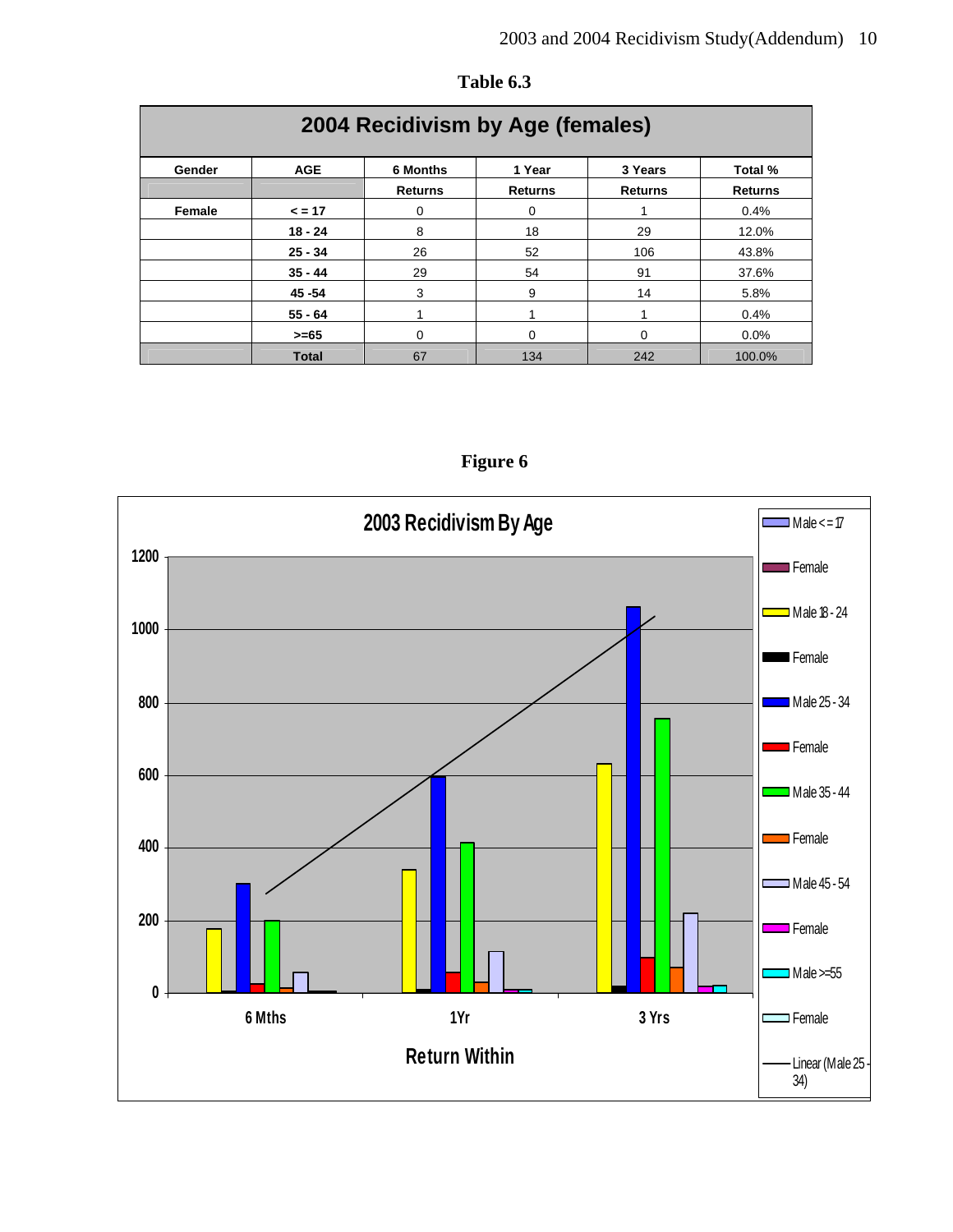



## *Recidivism Rates: Offense*

Table Seven (7) reflects the return rates as a result of the type of offense, for a select period of time. A variety of offenses were analyzed in order to understand the breadth and depth of recidivism rates by offense and the return to prison within a three-year time frame. For clarity, Table 7 denotes the offense category, the actual number of releases/returns for the years **2003** and **2004**, the actual numbers and percent of returns within three (3) years for each category.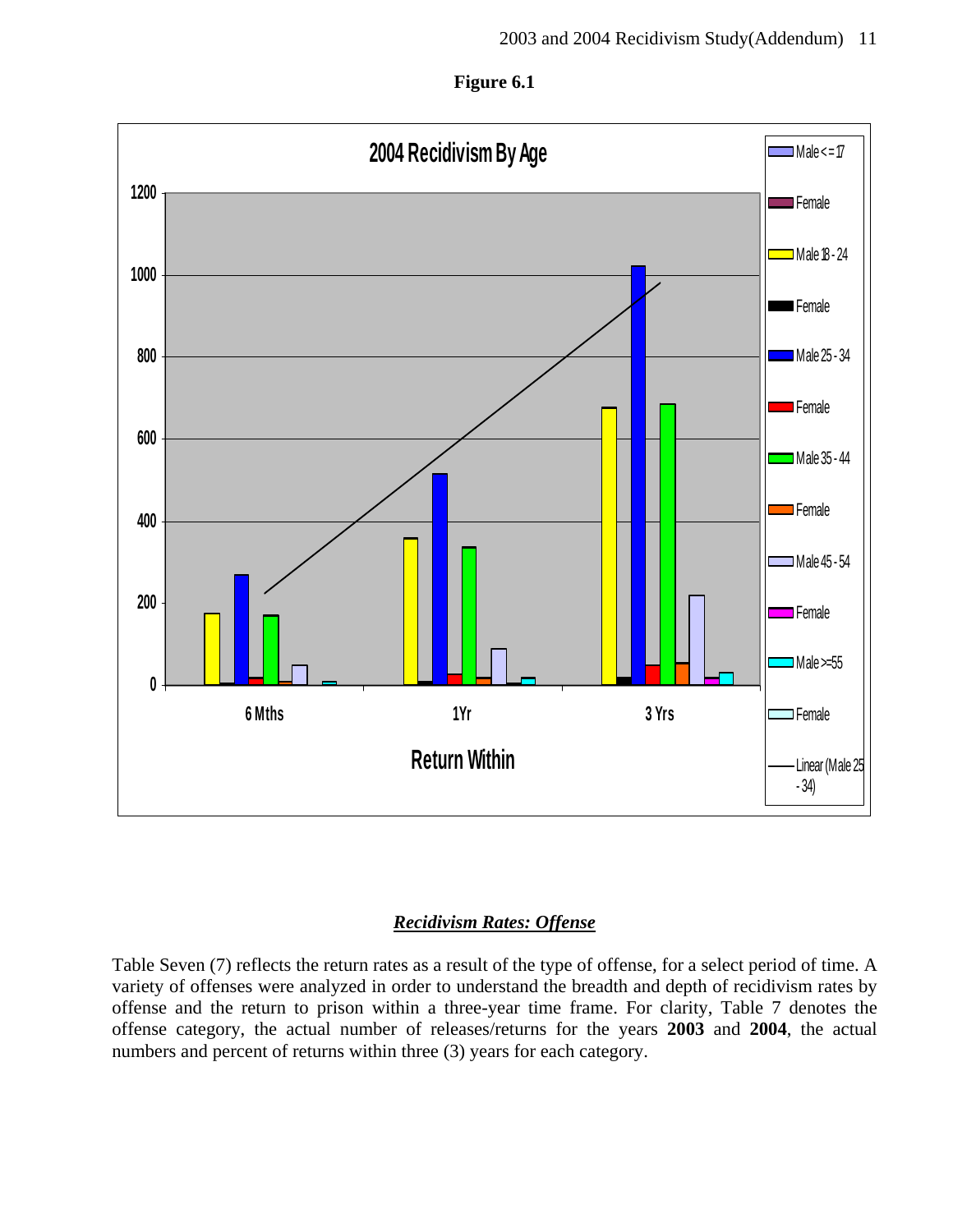2003 and 2004 Recidivism Study(Addendum) 12 Table 7

| Three Year Recidivism Rates by Offense Category |                     |             |                |                |                         |                |  |  |  |
|-------------------------------------------------|---------------------|-------------|----------------|----------------|-------------------------|----------------|--|--|--|
| <b>Offense Category</b>                         | 2003 Releases       |             | Ret w/in 3 yrs | 2004 Releases  | Ret w/in 3              | yrs            |  |  |  |
| Absconding                                      | 3                   | $\mathbf 0$ | 0.0%           | 2              | 0                       | 0.0%           |  |  |  |
| Abuse of Adults                                 | 0                   | 0           | 0.0%           | $\overline{c}$ | 1                       | 50.0%          |  |  |  |
| Accomplice                                      | 0                   | 0           | 0.0%           | 1              | 0                       | 0.0%           |  |  |  |
| Advertise Drug Paraphenalia                     | 470                 | 212         | 45.1%          | 390            | 152                     | 39.0%          |  |  |  |
| Agg. Assault on Corr. Employee                  | 1                   | 0           | 0.0%           |                |                         | 0.0%           |  |  |  |
| Agg. Assault on Family/Houshld                  | $\overline{7}$      | 5           | 71.4%          | 13             | 5                       | 38.5%          |  |  |  |
| <b>Aggravated Assault</b>                       | 176                 | 110         | 62.5%          | 168            | 84                      | 50.0%          |  |  |  |
| <b>Aggravated Robbery</b>                       | 169                 | 85          | 50.3%          | 136            | 51                      | 37.5%          |  |  |  |
| Aiding Consumation of Offense                   | 1                   | 1           | 100.0%         |                |                         | 0.0%           |  |  |  |
| Arson                                           | 29                  | 10          | 34.5%          | 33             | 17                      | 51.5%          |  |  |  |
| <b>Battery 1st Degree</b>                       | 142                 | 59          | 41.5%          | 114            | 51                      | 44.7%          |  |  |  |
| Battery 2nd Degree                              | 290                 | 150         | 51.7%          | 204            | 94                      | 46.1%          |  |  |  |
| Battery 3rd Degree                              | $\overline{c}$      | 1           | 50.0%          | 1              | 0                       | 0.0%           |  |  |  |
| <b>Breaking and Entering</b>                    | 84                  | 48          | 57.1%          | 137            | 80                      | 58.4%          |  |  |  |
| <b>Burglary</b>                                 | 24                  | 14          | 58.3%          | 150            | 97                      | 64.7%          |  |  |  |
| Capital Murder                                  | 0                   | 0           | 0.0%           | 3              | 1                       | 33.3%          |  |  |  |
| Carnal Abuse 1st Degree                         | 15                  | 9           | 60.0%          | 8              | 4                       | 50.0%          |  |  |  |
| Carnal Abuse 2nd Degree                         | 4                   | 2           | 50.0%          | 3              | 1                       | 33.3%          |  |  |  |
| Carnal Abuse 3rd Degree                         | 19                  | 8           | 42.1%          | 8              | 3                       | 37.5%          |  |  |  |
| <b>Commercial Burglary</b>                      | 41                  | 28          | 68.3%          | 130            | 71                      | 54.6%          |  |  |  |
| <b>Communicating False Alarm</b>                | 0                   | 0           | 0.0%           | 1              | 0                       | 0.0%           |  |  |  |
| Compounding                                     | 1                   | 0           | 0.0%           | 0              | 0                       | 0.0%           |  |  |  |
| <b>Computer Fraud</b>                           | 0                   | 0           | 0.0%           | 1              | 1                       | 100.0%         |  |  |  |
| <b>Continuing Criminal Enterprise</b>           | 0                   | 0           | 0.0%           | 1              | 1                       | 100.0%         |  |  |  |
| <b>Criminal Attempt</b>                         | 73                  | 28          | 38.4%          | 129            | 51                      | 39.5%          |  |  |  |
| <b>Criminal Conspiracy</b>                      | 52                  | 26          | 50.0%          | 96             | 39                      | 40.6%          |  |  |  |
| <b>Criminal Mischief 1st Degree</b>             | 25                  | 10          | 40.0%          | 38             | 19                      | 50.0%          |  |  |  |
| Criminal Mischielf 2nd Degree                   | 6                   | 3           | 50.0%          | 4              | 3                       | 75.0%          |  |  |  |
| <b>Criminal Solicitation</b>                    | 3                   | 0           | 0.0%           | 0              | 0                       | 0.0%           |  |  |  |
| Criminal Use Prohibited Weapon                  | 0                   | 0           | 0.0%           | $\overline{c}$ | 0                       | 0.0%           |  |  |  |
| <b>Defrauding Secured Creditors</b>             | 0                   | 0           | 0.0%           | 1              | 1                       | 100.0%         |  |  |  |
| Discharge Firearm From Vehicle                  | 5                   | 2           | 40.0%          | 8              | 1                       | 12.5%          |  |  |  |
| Dist/Poss/View Sex Explicit                     | 0                   | 0           | 0.0%           | 3              | 0                       | 0.0%           |  |  |  |
| Domestic Battering 1st Degree                   | 15                  | 4           | 26.7%          | 5              | 3                       | 60.0%          |  |  |  |
| Domestic Battering 2nd Degree                   | 20                  | 12          | 60.0%          | 30             | 11                      | 36.7%          |  |  |  |
| Domestic Battering 3rd Degree                   | 59                  | 33          | 55.9%          | 44             | 24                      | 54.5%          |  |  |  |
| Duty to Give Info & Render Aid                  | 1                   | 0           | 0.0%           | 0              | 0                       | 0.0%           |  |  |  |
| Emply, Auth child<17 Sex Perf                   | 0                   | 0           | 0.0%           | 1              | 1                       | 100.0%         |  |  |  |
| Endanger Welf. Of Incompet. 1st Deg.            |                     | 0           | 0.0%           | 0              | 0                       | 0.0%           |  |  |  |
| Endanger Welfare Minor 1st Degree               |                     |             | 100.0%         | 2              | 1                       | 50.0%          |  |  |  |
| Engage in Viol Crim Group Act                   | 0                   | 0           | 0.0%           | 5              | $\overline{\mathbf{c}}$ | 40.0%          |  |  |  |
| Escape 1st Degree                               | 1                   | 1           | 100.0%         | $\overline{c}$ | 1                       | 50.0%          |  |  |  |
| Escape 2nd Degree                               | 10                  | 6           | 60.0%          | 12             | 8                       | 66.7%          |  |  |  |
| Exposing One to HIV                             | 5                   | 1           | 20.0%          | 2              | 0                       | 0.0%           |  |  |  |
| Fail to Register Child/Sex Offender             | 8                   | 3           | 37.5%          | 8              | 3                       | 37.5%          |  |  |  |
| Fail Stop Acc Inj/Death                         | 1                   |             | 0.0%           | 4              | 3                       | 75.0%          |  |  |  |
| Fail, to Keep Records Dist Drg                  | 34                  | 17          | 50.0%          | 35             | 9                       | 25.7%          |  |  |  |
| Failure to Appear                               | 50                  | 22          | 44.0%          | 53             | 26<br>11                | 49.1%          |  |  |  |
| False Imprisonment 1st Degree                   | 28                  | 17          | 60.7%          | 22             |                         | 50.0%          |  |  |  |
| Filing a False Report                           | 5<br>2              | 4<br>1      | 80.0%<br>50.0% | 3<br>4         | 0<br>2                  | 0.0%           |  |  |  |
| <b>Financial Identity Fraud</b>                 |                     |             |                |                |                         | 50.0%          |  |  |  |
| Fleeing                                         | 28<br>243           | 12<br>130   | 42.9%<br>53.5% | 35<br>285      | 17<br>149               | 48.6%<br>52.3% |  |  |  |
| Forgery<br>Fraud Use of Credit Card             |                     | 4           | 80.0%          | 15             | 10                      | 66.7%          |  |  |  |
| <b>Furnishing Prohibited Articles</b>           | 5                   |             | 40.0%          | 7              |                         | 71.4%          |  |  |  |
| Hindering Apprehension or Proc                  | 5<br>$\overline{7}$ | 2<br>3      | 42.9%          | 10             | 5<br>3                  | 30.0%          |  |  |  |
|                                                 |                     |             |                |                |                         |                |  |  |  |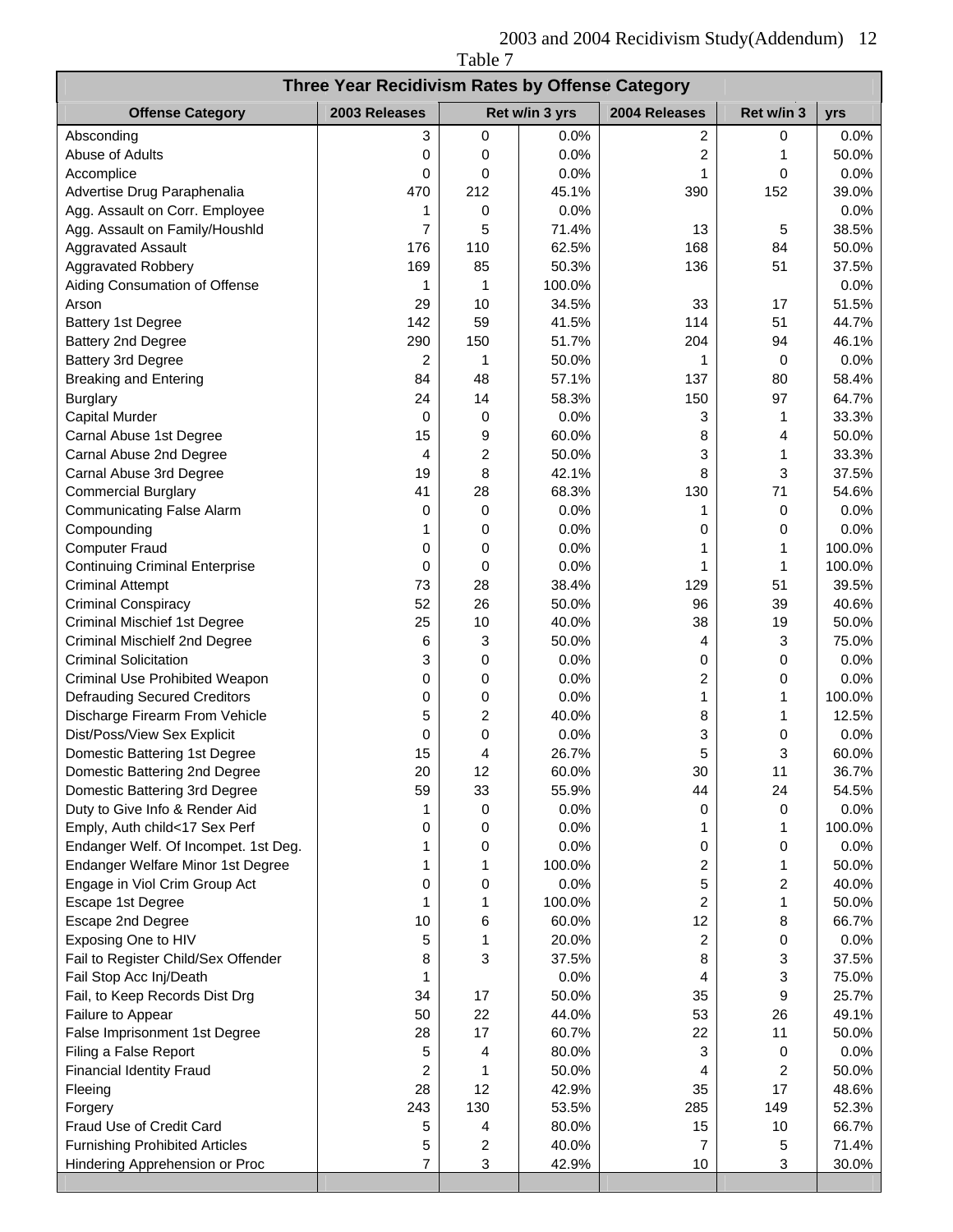| 2003 and 2004 Recidivism Study (Addendum)<br>-13 |                                                 |                |                |                |                |        |  |  |
|--------------------------------------------------|-------------------------------------------------|----------------|----------------|----------------|----------------|--------|--|--|
|                                                  | Three Year Recidivism Rates by Offense Category |                |                |                |                |        |  |  |
| <b>Offense Category</b>                          | 2003 Releases                                   |                | Ret w/in 3 yrs | 2004 Releases  | Ret w/in 3     | yrs    |  |  |
| <b>Hot Check Violation</b>                       | 84                                              | 31             | 36.9%          | 97             | 29             | 29.9%  |  |  |
| Incest                                           | 6                                               | 2              | 33.3%          | 12             | 2              | 16.7%  |  |  |
| <b>Inciting Riot</b>                             | 1                                               | 0              | 0.0%           | 0              | 0              | 0.0%   |  |  |
| Indescent Exposure                               | 2                                               | 0              | 0.0%           | 0              | 0              | 0.0%   |  |  |
| Interference With Custody                        | 0                                               | 0              | 0.0%           | 1              | 1              | 100.0% |  |  |
| Interfering With Law Enf Offic                   | 0                                               | 0              | 0.0%           | 1              | 0              | 0.0%   |  |  |
| Intro Cont Subs Body/Another                     | 0                                               | 0              | 0.0%           |                | 0              | 0.0%   |  |  |
| Keeping a Gambling House                         | 0                                               | 0              | 0.0%           | 1              | 0              | 0.0%   |  |  |
| Kidnapping                                       | 25                                              | 11             | 44.0%          | 15             | 8              | 53.3%  |  |  |
| Manslaughter                                     | 54                                              | 27             | 50.0%          | 33             | 13             | 39.4%  |  |  |
| Manu/Del/Poss Control Substance                  | 909                                             | 420            | 46.2%          | 1268           | 511            | 40.3%  |  |  |
| Murder 1st Degree                                | 57                                              | 14             | 24.6%          | 50             | 10             | 20.0%  |  |  |
| Murder 2nd Degree                                | 72                                              | 29             | 40.3%          | 59             | 21             | 35.6%  |  |  |
| Negligent Homicide                               | 14                                              | 4              | 28.6%          | 8              | 2              | 25.0%  |  |  |
| Non-Support                                      | 19                                              | 8              | 42.1%          | 12             | 5              | 41.7%  |  |  |
| Obtain Signature by Deception                    | 0                                               | 0              | 0.0%           | 1              | 0              | 0.0%   |  |  |
| Offense Com. Presence of Child                   | 1                                               | 1              | 100.0%         |                |                | 0.0%   |  |  |
| <b>Permit Child Abuse</b>                        | 1                                               |                | 0.0%           | 1              | 0              | 0.0%   |  |  |
| Poss Anhyd Ammon Unlaw/Container                 | 3                                               |                | 0.0%           | 2              | $\overline{c}$ | 100.0% |  |  |
| Poss Firearm Certain Person                      | 36                                              | 14             | 38.9%          | 73             | 35             | 47.9%  |  |  |
| Poss. Of Firearm - School                        | 2                                               | 1              | 50.0%          |                |                | 0.0%   |  |  |
| Poss of Defaced Firearm                          | 1                                               |                | 0.0%           | 2              | 0              | 0.0%   |  |  |
| Poss W/Intent to Mfg                             | 5                                               | 2              | 40.0%          | 5              | 0              | 0.0%   |  |  |
| Possession of Drug Paraphernal                   | 2                                               | 1              | 50.0%          | 0              | 0              | 0.0%   |  |  |
| Possession of Ephedrine                          | 6                                               | 3              | 50.0%          | 5              | 2              | 40.0%  |  |  |
| Promoting Prostitution 1st Degree                | 0                                               | 0              | 0.0%           | 1              | 0              | 0.0%   |  |  |
| Rape                                             | 50                                              | 22             | 44.0%          | 64             | 22             | 34.4%  |  |  |
| <b>Reckless Burning</b>                          | 1                                               | 0              | 0.0%           | 4              | 3              | 75.0%  |  |  |
| <b>Residential Burglary</b>                      | 134                                             | 82             | 61.2%          | 211            | 130            | 61.6%  |  |  |
| Robbery                                          | 504                                             | 328            | 65.1%          | 406            | 246            | 60.6%  |  |  |
| Sexual Abuse 1st Degree                          | 104                                             | 47             | 45.2%          | 95             | 33             | 34.7%  |  |  |
| <b>Sexual Assault</b>                            | 14                                              | 6              | 42.9%          | 21             | 7              | 33.3%  |  |  |
| Sexual Indecency With a Child                    | 0                                               | 0              | 0.0%           | 1              | 1              | 100.0% |  |  |
| Sexual Solicitation of A Child                   | 6                                               | 4              | 66.7%          | $\overline{7}$ | $\overline{2}$ | 28.6%  |  |  |
| Sexual Solicitation of A Child                   | 0                                               | 0              | 0.0%           | 4              | 1              | 25.0%  |  |  |
| Simul Poss of Drugs/Firearm                      | 3                                               | 1              | 33.3%          | 13             | 2              | 15.4%  |  |  |
| Stalking                                         | 1                                               | 1              | 100.0%         | 2              | 0              | 0.0%   |  |  |
| Tampering With Physical Evidence                 | 4                                               | $\overline{2}$ | 50.0%          | 2              | 2              | 100.0% |  |  |
| <b>Terrioristic Act</b>                          | 23                                              | 10             | 43.5%          | 32             | 12             | 37.5%  |  |  |
| <b>Terroristic Threatening 1st Deg</b>           | 104                                             | 60             | 57.7%          | 78             | 43             | 55.1%  |  |  |
| Theft By Receiving                               | 242                                             | 153            | 63.2%          | 267            | 154            | 57.7%  |  |  |
| Theft of Leased Property                         | 10                                              | 3              | 30.0%          | 5              | 1              | 20.0%  |  |  |
| Theft of Prop Lost, Mislaid, Del                 | 1                                               |                | 100.0%         |                | 0              | 0.0%   |  |  |
| Theft of Property                                | 1379                                            | 864            | 62.7%          | 905            | 509            | 56.2%  |  |  |
| Theft of Public Benefits                         | 1                                               | 1              | 100.0%         | 3              | 1              | 33.3%  |  |  |
| <b>Theft of Services</b>                         |                                                 | 2              | 100.0%         | 3              | 1              | 33.3%  |  |  |
|                                                  | 2                                               |                | 0.0%           | $\overline{c}$ |                | 0.0%   |  |  |
| Trans, Distr. Mat.Deplctg Child                  | 2<br>1                                          |                |                |                | 0              |        |  |  |
| Unlawful Copy/Sale of Record                     |                                                 | 0              | 0.0%           | 0              | 0              | 0.0%   |  |  |
| Use of Anothers Prop for Crime                   | 0                                               | 0              | 0.0%           | 2              | 0              | 0.0%   |  |  |
| Use of Communication Facility                    | 1                                               | 1              | 100.0%         |                | 0              | 0.0%   |  |  |
| Viol of a Minor 1st Degree                       | 0                                               | 0              | 0.0%           | $\overline{2}$ | 0              | 0.0%   |  |  |
| Viol Omb DWI Act 4th Offense                     | 70                                              | 23             | 32.9%          | 95             | 35             | 36.8%  |  |  |
| Violation of Medicaid Fraud AC                   | 1                                               | 0              | 0.0%           | 0              | 0              | 0.0%   |  |  |
| Violation of Minor - 1st Degree                  | 1                                               | 0              | 0.0%           | 0              | 0              | 0.0%   |  |  |
| Violation of Minor - 2nd Degree                  | 4                                               | 2              | 50.0%          | 0              | 0              | 0.0%   |  |  |
| Wife Battering 1st Degree                        | 1                                               | 0              | 0.0%           | 0              | 0              | 0.0%   |  |  |
| Worker's Comp Fraud                              | 0                                               | 0              | 0.0%           |                | 0              | 0.0%   |  |  |